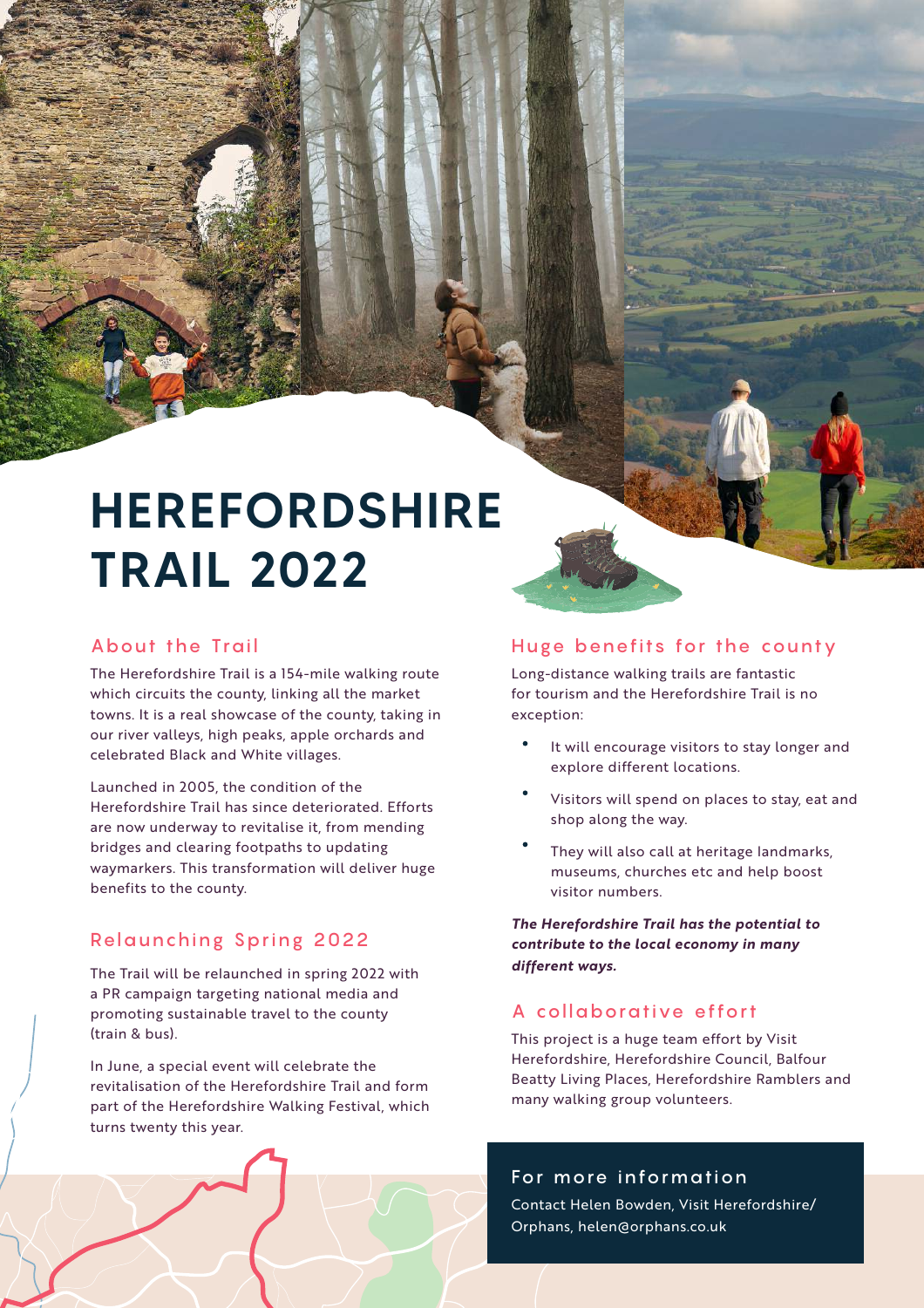# **2022 Lengthsman Drainage Grant Application**

#### **NATURE OF WORK**

This is work in line with the scope of Lengthsman Activities (Annexe 1, Part2a)

Herefordshire

Council

**In King for Herefordshire** 

**Balfour Beatty** 

#### **WHO HAS WILL BE UNDERTAKING THE WORK?**

This work will be carried out by the Parish Lengthsman Dave Campbell, DC Garden Services and jetting works will be carried out by Maygothling Waste Ltd, Kington.

#### **DESCRIPTION & LOCATION OF WORK(S)**

Digging out of ditches, scraping of gully tops, reinstatement of the grips and removal of debris blocking culverts or exposing head walls to allow water to drain freely from the carriageway, as carried out on an annual basis within the parish of Leominster over a number of years previously. Jetting works as and when required supported by the Lengthsman to provide Stop/Go board traffic management.

- U93600 full length where required from B4361 to C1106
- C1105 full length from Ivington Village to A4110
- C1106 full length from Ivington village towards Upper Hill parish
- U93404 from C1106 to edge of parish
- U93601 from Hyde Ash to The Stoggles
- U93605 full length from Ivington Road to Stagbatch
- U93607 full length of Ginhall Lane from Pierrepont Road to Cholstrey Road
- C1040 leading from B4361 for the short section to the boundary with the parish of Luston
- U94205 full length Tickbridge Lane
- C1055 Widgeon Hill to the boundary of the parish of Kimbolton with the intention of liaising with Kimbolton Parish Lengthsman

#### **Jetting of pipes and sucking of road gullies – these works will be carried out in conjunction with Mayglothling Waste Ltd.**

- U93600 full length where required from B4361 to C1106
- C1105 full length from Ivington Village to A4110
- C1106 full length from Ivington village towards Upper Hill parish
- U93404 from C1106 to edge of parish
- U93601 from Hyde Ash to The Stoggles
- U93605 full length from Ivington Road to Stagbatch
- U93607 full length of Ginhall Lane from Pierrepont Road to Cholstrey Road
- C1040 leading from B4361 for the short section to the boundary with the parish of